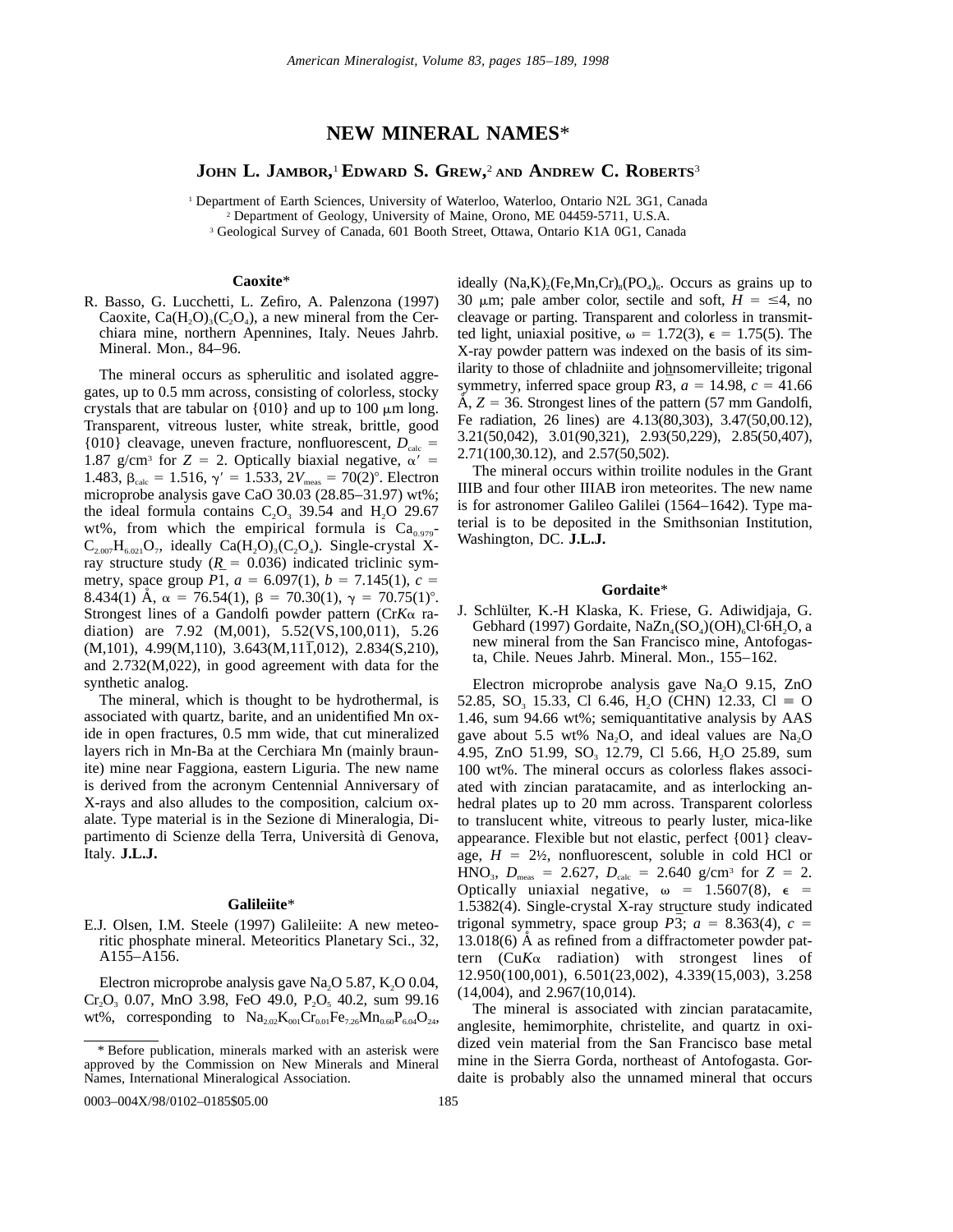on sulfide samples retrieved from the Juan de Fuca Ridge (ICDD–PDF 41–1421). The new name alludes to the type locality. Type material is in the Mineralogical Museum of the University of Hamburg, Germany. **J.L.J.**

#### **Ilinskite**\*

L.P. Vergasova, T.F. Semenova, R.R. Shuvalov, S.K. Filatov, V.V. Anan'yev (1997) Ilinskite NaCu<sub>5</sub>O<sub>2</sub>- $(SeO<sub>3</sub>)<sub>2</sub>Cl<sub>3</sub>$ —a new mineral of volcanic exhalations. Doklady Akad. Nauk, 353(5), 641–644 (in Russian).

Nine electron microprobe analyses averaged Na<sub>2</sub>O 3.76  $(3.11-4.11)$ , K<sub>2</sub>O 0.94  $(0.59-1.23)$ , CuO 53.54  $(52.59-$ 54.90), SeO<sub>2</sub> 31.27 (30.58–32.11), Cl 13.93 (13.07– 14.22),  $Q = Cl$  3.14 (2.95–3.21), sum 100.30 (99.01– 101.98) wt%, corresponding to  $(Na_{0.88}K_{0.14})_{\Sigma1.02}Cu_{4.86}O_{2.16}$  $(Se<sub>2.04</sub>O<sub>6</sub>)Cl<sub>2.84</sub>$ , ideally NaCu<sub>5</sub>O<sub>2</sub>(SeO<sub>3</sub>)<sub>2</sub>Cl<sub>3</sub> for O + Cl = 11. The mineral forms tabular crystals, elongate [001], flattened on  $(010)$ , up to  $0.35$  mm long and  $0.05$  mm thick. The best developed forms are {010}, which is striated [001], and {100}, {101}, {110}, {111}, and {121}. Emerald green color, light green streak, transparent, vitreous luster, brittle,  $VHN_{1.5} = 10 (6-14)$ , perfect {100} cleavage,  $D_{\text{calc}} = 4.08$  g/cm<sup>3</sup> for  $Z = 4$ ; stable in air and soluble in dilute acids. Optically biaxial negative,  $\alpha =$ 1.845(5),  $\beta$  = 1.965(5),  $\gamma$  = 1.975(5), 2*V*<sub>meas</sub> = 20(5),  $2V_{\text{calc}} = 31^{\circ}$ , no dispersion. Markedly pleochroic, with *X*,  $Z$ , = green, *Y* = yellow-green; optical orientation  $X = a$ ,  $Y = c$ ,  $Z = b$ . Single-crystal X-ray structure study ( $R = b$ 0.044) indicated orthorhombic symmetry, space group *Pbnm*,  $a = 10.482(1)$ ,  $b = 17.732(2)$ ,  $c = 6.432(1)$  Å as refined from the powder pattern (21 lines given). Strongest lines are 8.84(60,020), 5.24(100,200), 3.251(40,320), 2.955(27,060), 2.626(25,400,222), and 2.513(12,420).

A product of fumarole activity at the Large Tolbachik fissure eruption, Kamchatka Peninsula, Russia, the mineral is present in exhalative deposits in the North Break and South Break, where  $T = 200-230$  °C, and the occurrence is at a depth of 20 cm in the South Break. The mineral forms single crystals and sheath-like aggregates, locally associated with cotunnite, sofiite, and other Sebearing minerals, and locally occurring on a scoria-like substrate of amorphous Al-Mg-Na sulfates containing finely dispersed Fe oxides, galena, moissanite, and possible native Al. The new mineral name is for Georgiy Alekseyevich Il'inskiy (1927–1996). Type material is in the Mining Museum of the Saint Petersburg Mining Institute, and in the Museum of the Mineralogy Department of the Saint Petersburg State University, Russia. **E.S.G.**

#### **Isolueshite**\*

A. Chakhmouradian, V. Yakovenchuk, R.H. Mitchell, A. Bogdanova (1997) Isolueshite: A new mineral of the perovskite group from the Khibina alkaline complex. Eur. J. Mineral., 9, 483–490.

One of the four electron microprobe analyses of a

zoned crystal, and the range for the four zones, gave Na<sub>2</sub>O 13.65 (12.05–13.65), K<sub>2</sub>O 0.07 (0.04–0.09), CaO 2.82 (1.48–2.82), SrO 2.03 (1.44–2.03), La<sub>2</sub>O<sub>3</sub> 5.17  $(5.17-7.83)$ , Ce<sub>2</sub>O<sub>3</sub> 3.12 (3.12–7.44), Pr<sub>2</sub>O<sub>3</sub> 0.15 (0.15– 0.45), Nd<sub>2</sub>O<sub>3</sub> 0.18 (0.18–0.82), Sm<sub>2</sub>O<sub>3</sub> –(0–0.03), ThO<sub>2</sub> 1.15 (1.15–4.88), FeO 0.02 (0–0.03), TiO<sub>2</sub> 17.05 (17.05– 23.00), Nb<sub>2</sub>O<sub>5</sub> 53.41 (40.68–53.41), Ta<sub>2</sub>O<sub>5</sub> 0.58 (0.39– 0.79), sum 99.40 (98.37–99.40) wt%, corresponding to  $(Na_{0.73}Ca_{0.08}La_{0.05}Ce_{0.03}Sr_{0.03}Th_{0.01})_{\Sigma_{0.93}}(Nb_{0.66}Te_{0.35})_{\Sigma_{1.01}}O_{3.00},$ ideally  $(Na, Ca, La)(Nb, Ti)O<sub>3</sub>$ . Occurs as euhedral crystals, to 0.3 mm, showing cubic {100} and rhombic dodecahedral  ${110}$  faces, with the latter finely striated. Brownish black color, pale yellow streak, adamantine luster, brittle, uneven fracture,  $H = 5\frac{1}{2}$ ,  $D_{\text{meas}} = 4.72(1)$ ,  $D_{\text{calc}} = 4.68$ g/cm<sup>3</sup> for  $Z = 1$ . Optically isotropic,  $n = 2.20$ . Bluish in reflected light, reddish brown internal reflection, reflectance percentages 16.05 (460 nm), 15.50 (500), 15.00 (540), 14.70 (580), 14.45 (620), 14.35 (660), and 14.35 (700). The infrared spectrum is similar to that of the perovskite group. Single-crystal X-ray study indicated cubic symmetry, possible space group  $Pm3m$ ,  $a = 3.911(3)$  Å as refined from a diffractometer pattern (Cu*K*a radiation, 10 lines listed) with strongest lines at 3.915(35,100), 2.765(100,110), 1.953(53,200), and 1.594(30,211).

The mineral is associated with microcline and sodalite in a hydrothermally altered pegmatite vein at the Kukisvumchorr apatite mine in the southern part of the Khibina alkaline complex, Kola Peninsula, Russia. The new name alludes to the isometric symmetry and relationship to lueshite, the orthorhombic polymorph. Type material is in the Mining Museum of the Mining Institute, Saint Petersburg, Russia, and in the Mineralogical Museum of Saint Petersburg State University. **J.L.J.**

## **Koragoite**\*

A.V. Voloshin, Ya.A. Pakhomovskiy, A.Yu. Bakhchisaraytsev, D.Yu. Pushcharovskiy, N.A. Yamnova (1997) Koragoite—a new mineral from granitic pegmatites of the southwestern Pamirs, Tajikistan. Doklady Akad. Nauk, 353(4), 516–518 (in Russian).

Electron microprobe analysis gave  $TiO<sub>2</sub> 0.49$ , FeO 0.69, MnO 19.97, Nb<sub>2</sub>O<sub>5</sub> 36.84, Ta<sub>2</sub>O<sub>5</sub> 9.46, WO<sub>3</sub> 32.16, sum 99.61 wt%, corresponding to  $Mn_{3.71}Fe_{0.13}Ti_{0.08}Nb_{3.65}$  $Ta_{0.56}W_{1.83}O_{20}$ , which in terms of the structural formula  $A_3B_3(A,B)_2C_2O_{20}$ , is  $(Mn_{2.87}Fe_{0.13})_{23.00}(Nb_{2.53}Ta_{0.39}Ti_{0.08})_{23.00}$  $(Nb_{1.12}Mn_{0.84})_{\Sigma1.96}(W_{1.83}Ta_{0.17})_{\Sigma2.00}O_{20}$ , ideally  $Mn_3Nb_3(Nb,Mn)_2$ - $W_2O_{20}$ . The mineral forms thin, commonly bent, platy crystals 1–3 mm across and 0.1–0.3 mm thick. Red to dark red-brown color, grayish brown streak, metallic luster,  $H = 4-5$ ,  $VHN<sub>50</sub> = 550$ , no cleavage, nonfluorescent,  $D_{\text{calc}}$  = 4.70(1) g/cm<sup>3</sup> for *Z* = 2. In reflected light, gray with red internal reflection, clearly anisotropic. Reflection percentages (Si standard) are 19.2, 18.0 (470 nm); 18.5, 17.5 (546); 19.3, 18.5 (589); and 16.5, 16.0 (650). Singlecrystal X-ray structure study  $(R = 0.052)$  indicated monoclinic symmetry, space group  $P2_1$ ,  $a = 24.73(3)$ ,  $b =$ 5.056(3),  $c = 5.760(3)$  Å,  $\beta = 103.50(7)^\circ$ ,  $\alpha$ -PbO<sub>2</sub> structure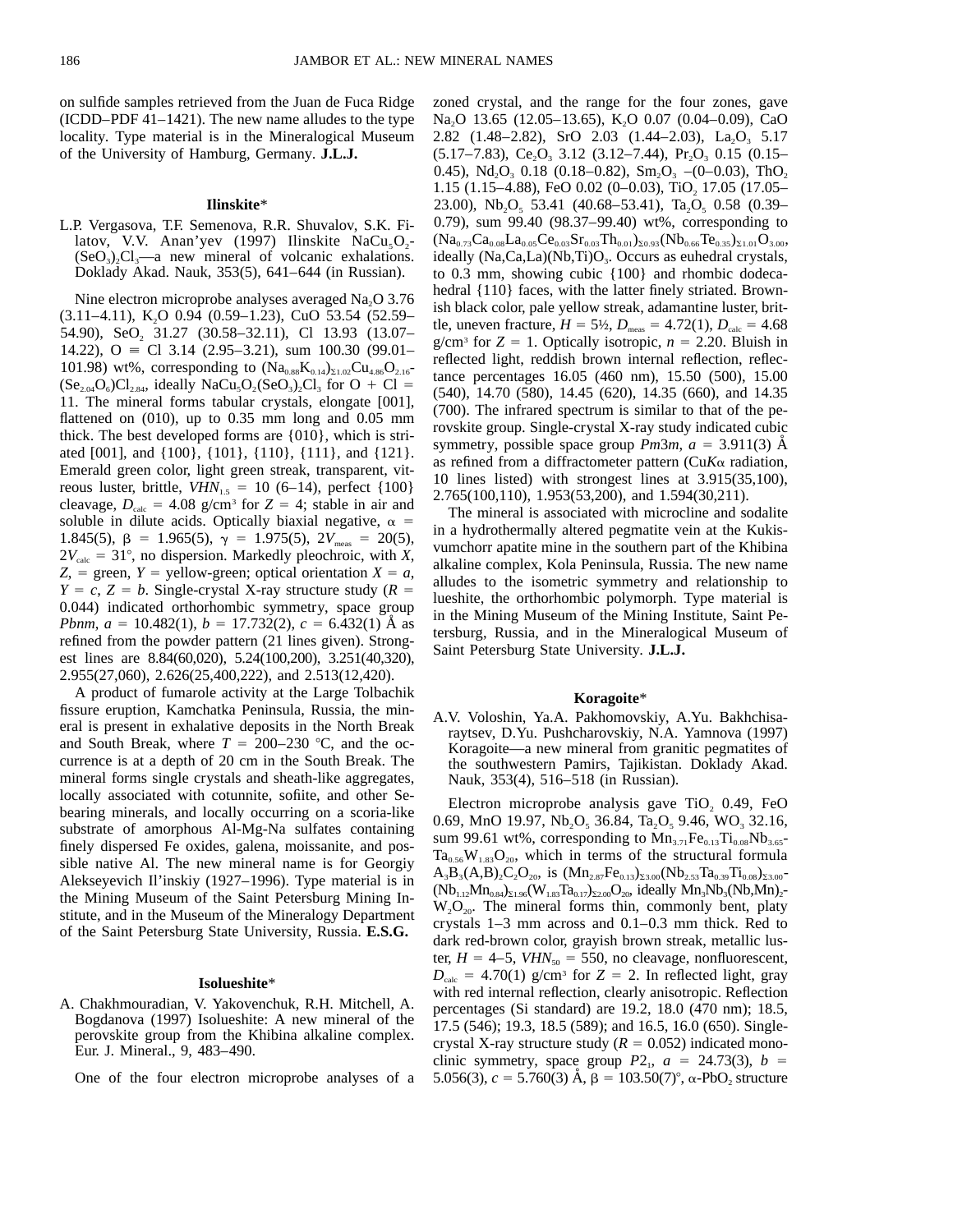type. Strongest lines of the powder pattern (114 mm camera, Fe*K*a radiation, 34 lines given) are 6.0(50,400), 3.74(80,211,011), 3.69 (80,601,401), 2.98(100,611,411), 1.783(50,803,203), 1.744(60,10.20), 1.732(70,812), and 1.456(50,823,223,232).

The mineral occurs in albite associated with zircon and W-bearing varieties of stibiocolumbite, pyrochlore, columbite, and ixiolite in granitic pegmatites in the southwestern Pamir Mountains, Tajikistan. The new name is for Russian geologist A.A. Korago (1942–1993). Type material is in the Fersman Mineralogical Museum, Moscow.

**Discussion.** A preliminary description was abstracted in *Am. Mineral.,* 81, p. 250, 1996. **E.S.G.**

#### **Staneˇkite**\*

P. Keller, F. Fontan, F. Velasco Roldan, J.C. Melgarejo i Draper (1997) Staněkite, Fe<sup>3+</sup> (Mn,Fe<sup>2+</sup>, Mg)(PO<sub>4</sub>)O: A new phosphate mineral in pegmatites at Karibib (Namibia) and French Pyrénées (France). Eur. J. Mineral., 9, 475–482.

Electron microprobe analysis gave Na<sub>2</sub>O 0.13, K<sub>2</sub>O 0.05, MgO 0.50, CaO 0.13, MnO 23.12, FeO 1.56 (Fe partitioning by Mössbauer spectroscopy), ZnO 0.22, Al<sub>2</sub>O<sub>3</sub> 0.01, Fe<sub>2</sub>O<sub>3</sub> 41.56, TiO<sub>2</sub> 0.02, P<sub>2</sub>O<sub>5</sub> 31.16, sum 98.42 wt%, corresponding to  $(Fe<sub>1.16</sub><sup>3+</sup>Mn<sub>0.73</sub><sup>2+</sup>Fe<sub>0.05</sub><sup>2+</sup> Mg_{0.03}Na_{0.01}S_{1.98}(P_{0.98}O_4)O$ . The mineral occurs as subhedral to anhedral grains up to 2 cm long, elongate [001], some with prominent {120}; black color, dark brown streak, weakly submetallic luster, brittle, spintery fracture, {001} parting,  $H = 4-5$ , nonfluorescent,  $D_{\text{meas}} = 3.80$ ,  $D_{\text{calc}}$  = 4.09 g/cm<sup>3</sup> for *Z* = 16. Nearly opaque in transmitted light; pale gray in reflected light, weak bireflectance and pleochroism, moderately anisotropic, reddish yellow to brownish red internal reflection. Reflectance percentages are given in 20 nm steps from 400 to 700 nm in air and in oil. Single-crystal X-ray structure study indicated monoclinic symmetry, space group  $P2_1/a$ ,  $a =$ 11.844(3),  $b = 12.662(3)$ ,  $c = 9.989(3)$  Å,  $\beta = 105.93^{\circ}$ ; a prominent subcell is present in which  $b' = \frac{1}{2}$ b. Strongest lines of the X-ray powder pattern (diffractometer, Cu*K*a radiation) are 3.412(38,122), 3.259(50,202),  $2.971(100,141)$ ,  $2.857(58,023)$ , and  $2.810(85,402)$ .

The mineral, which belongs to the triploidite group, is associated with other phosphates that occur in the Okatjimukuja pegmatite at Karibib, Namibia (type locality). The mineral is also known from two other pegmatites in Namibia, and in pegmatites at Cap de Creus, Spain, and Albéres, eastern end of the French Pyrénées. The new mineral name is for Josef Staněk of Masarykov University, Brno, Czech Republic. Type material is at the University of Stuttgart, Germany, and the Musée de l'Ecole des Mines de Paris. **J.L.J.**

#### **Ternovite**\*

V.V. Subbotin, A.V. Voloshin, Y.A. Pakhomovskii, Y.P. Men'shikov, G.F. Subbotina (1997) Ternovite,  $(Mg,Ca)Nb<sub>4</sub>O<sub>11</sub>·nH<sub>2</sub>O$ , a new mineral and other hydrous tetraniobates from carbonatites of the Vuoriyarvi massif, Kola Peninsula, Russia. Neues Jahrb. Mineral. Mon., 49–60.

Electron microprobe analysis gave MgO 3.82, CaO 1.54, SrO 0.20, BaO 1.25, Fe<sub>2</sub>O<sub>3</sub> 0.18, TiO<sub>2</sub> 0.14, Nb<sub>2</sub>O<sub>5</sub> 69.20, H<sub>2</sub>O by difference 23.67, sum 100 wt%, corresponding to  $(Mg_{0.73}Ca_{0.21}Ba_{0.06}Sr_{0.01})_{\Sigma1.01}$   $(Nb_{3.98}Fe_{0.02}Ti_{0.01})_{\Sigma4.01}$  $O_{11} \cdot 10.1H_2O$ , ideally  $(Mg,Ca)Nb_4O_{11} \cdot nH_2O$ , where  $n = 8$ to 12. Other analyses give intermediate Mg-Ca-Na values that suggest solid solution with hochelagaite and franconite. Occurs as white spherulites, to 0.5 mm in diameter, consisting of radiating blades averaging  $0.1 \times 0.003 \times$ 0.005 mm. White streak, silky luster, brittle, uneven fracture,  $H = 3$ ,  $D_{\text{meas}} = 2.95(2)$ ,  $D_{\text{calc}} = 2.99(1)$  g/cm<sup>3</sup> for *Z*  $=$  4. Insoluble in dilute HCl. The infrared spectrum has a general similarity to that of franconite. Optically biaxial negative, parallel extinction, *Z*  $\|$  elongation,  $\alpha = 1.725(3)$ ,  $\beta$  = 1.830(5),  $\gamma$  = 1.845(5),  $2V_{\text{calc}}$  = 39.5(1)°. Indexing of the X-ray powder pattern by analogy with those of hochelagaite and franconite indicated monoclinic symmetry,  $a = 20.656$ ,  $b = 13.062$ ,  $c = 6.338$ Å,  $\beta = 91.90^{\circ}$ ; strongest lines of the pattern (diffractometer, Cu*K*a radiation) are 10.33(100,200), 5.16(7,400), 4.56(8,021),  $3.15(17,102)$ ,  $3.12(15,102)$ , and  $3.06(7,202,112)$ .

Ternovite, franconite, and hochelagaite occur as latestage hydrothermal minerals in dissolution voids that formed as a result of dolomitization of pyrochlore-bearing calcite carbonatites intersected in drill core from the central part of the Vuoriyarvi massif. Associated late-stage minerals are dolomite, magnesite, serpentine, barite, pyrite, ancylite-(Ce), and belkovite. The new name is for Russian geologist V.I. Ternovoi (1928–1980), one of the explorers of the Kola Peninsula. Type material is in the Fersman Mineralogical Museum, Moscow. **J.L.J.**

#### **Utahite**\*

A.C. Roberts, J.A.R. Stirling, A.J. Criddle, M.C. Jensen, E.A. Moffatt, W.E. Wilson (1997) Utahite, a new mineral and associated copper tellurates from the Centennial Eureka mine, Tintic District, Juab County, Utah. Mineral. Record, 28, 175–179.

Electron microprobe analysis gave CuO 25.76, ZnO 15.81, TeO<sub>3</sub> 45.47, H<sub>2</sub>O (by difference) 12.96, sum 100 wt%, corresponding to  $Cu_{4.98}Zn_{2.99}$  (Te<sup>6+</sup>O<sub>4</sub>)<sub>3.98</sub>- $(OH)_{7.98}$ .7.1H<sub>2</sub>O, ideally Cu<sub>5</sub>Zn<sub>3</sub>(TeO<sub>4</sub>)<sub>4</sub>(OH)<sub>8</sub>.7H<sub>2</sub>O. The infrared spectrum has absorption bands for (OH) and H2O. The mineral occurs as compact aggregates to 0.6 mm, and as sheaves to 0.2 mm. Crystals in both are in parallel to subparallel growths; maximum length of individuals is 0.3 mm, prismatic to bladed habit, elongate [001], some showing major {010} and minor {001}. Pale blue as single crystals, blue-green in aggregates, vitreous to pearly luster, translucent, pale blue streak, brittle, uneven fracture,  $H = 4-5$ , nonfluorescent,  $D_{\text{calc}} = 5.34$  $g/cm<sup>3</sup>$  for  $Z = 1$ . Pale brown in reflected light, green internal reflection, slightly bireflectant, nonpleochroic,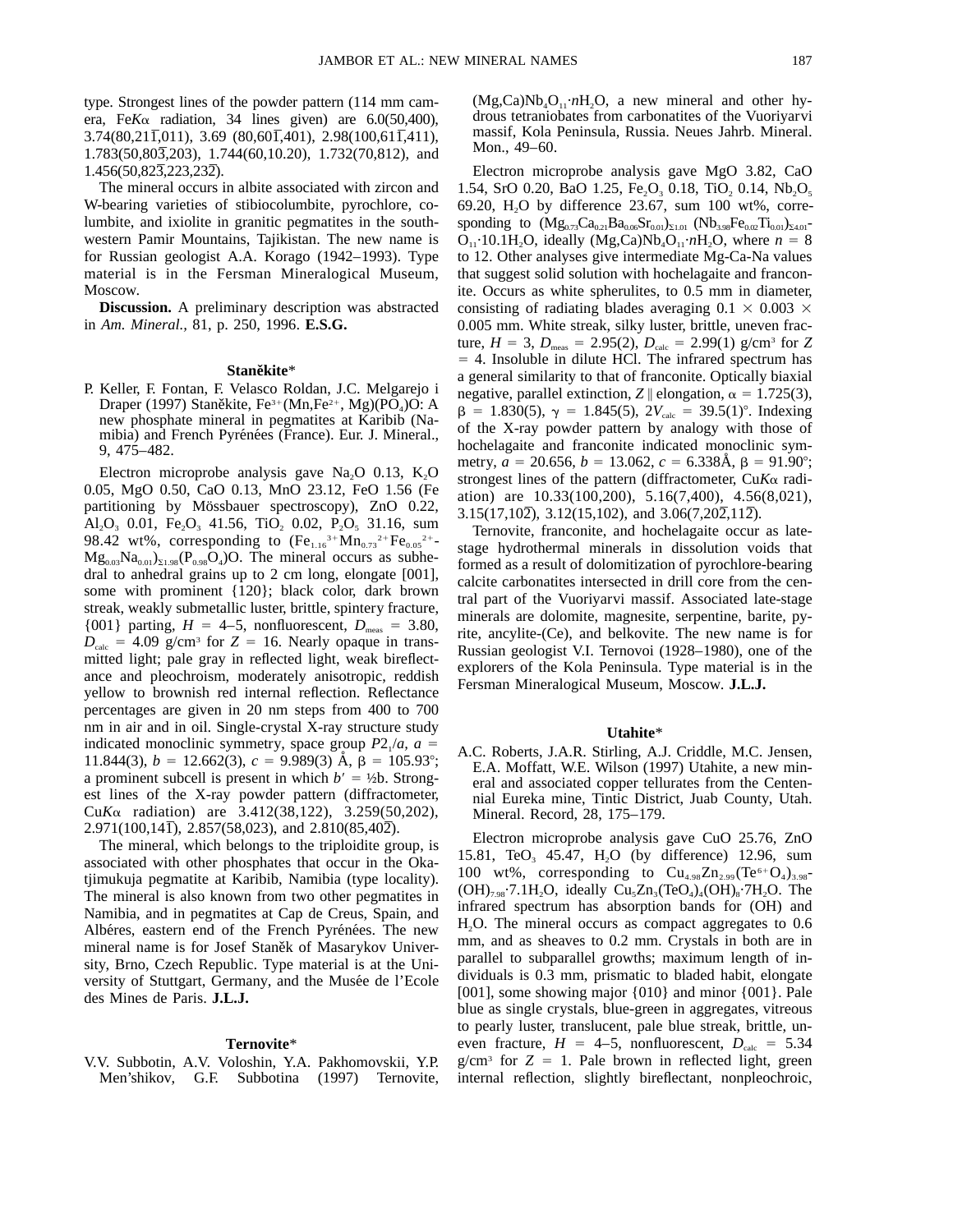$n_{\text{calc}} = 1.83-1.90$ . Single-crystal X-ray study indicted triclinic symmetry, space *P*1 or *P*1;  $a = 8.794(4)$ ,  $b =$ 9.996(2),  $c = 5.660(2)$  Å,  $\alpha = 104.10(2)^\circ$ ,  $\beta = 90.07(5)^\circ$ ,  $\gamma$  = 96.34(3)° as refined from a powder pattern (114 mm Debye–Scherrer, Cu $K\alpha$  radiation) with strongest lines of 9.638(100,010), 8.736(50,100), 4.841(100,020), 2.747  $(60,022)$ , and  $2.600(45,301,311)$ .

The mineral is an oxidation product deposited with cesbronite and other Cu-Zn-Te tellurates on quartz in dump material at the Centennial Eureka gold mine near Eureka, Utah. Type material is in the Systematic Reference Series housed at the Geological Survey of Canada, Ottawa, as part of the National Mineral Collection; the polished section used for the microprobe analysis is in the National History Museum, London, England. **J.L.J.**

# **Telargpalite, Bi analog**

N.D. Tolstykh, A.P. Krivenko (1995) The composition of telargpalite. Doklady Akad. Nauk, 341(5), 666–668. [English translation in Trans. Russ. Acad. Sci., Earth Sci. Sect., 344(7), 114–118, 1996].

Electron microprobe analyses of 12 grains of telargpalite from gabbro-norites of the Pan intrusion, Kola Peninsula, Russia, correspond to the formula  $(Pd, Ag, Pt)_{3}(Te, Bi, Pb)$ . The range in compositions is  $(Pd_{1.96-1.76}Ag_{1.22-1.07}Pt_{0-0.02})_{\Sigma2.98-3.04}$  $(Te_{0.89-0.43}Bi_{0.51-0.07}Pb_{0.10-0.01})$ . Analysis of the Bi analog gave Pd 43.03, Ag 23.78, Pt 0.26, Te 11.42, Bi 22.01, Pb 0.69, sum 101.19 wt%, corresponding to  $(Pd_{1.96}Ag_{1.07}Pt_{001})_{23.04}$  $(Bi_{0.51}Te_{0.43}Pb_{0.02})_{\Sigma 0.96}$ . **J.L.J.** 

#### $Pb_{2.87}Ag_{0.24}(Bi, Sb)_{1.89}(S, Se, Te)_{5.89}$

N.J. Cook (1997) Bismuth and bismuth-antimony sulphosalts from Neogene vein mineralisation, Baia Borsa area, Maramures, Romania. Mineral. Mag., 61, 387– 409.

Electron microprobe analysis gave Ag 2.25, Pb 51.26, Bi 25.27, Sb 5.15, S 16.22, Se 0.06, Te 0.09, sum 100.27 wt%, corresponding to  $Pb_{2.87}Ag_{0.24}(Bi_{1.40}Sb_{0.49})_{\Sigma1.89}$  $(S_{5.87}Se_{0.01}Te_{0.01})_{25.89}$ , possibly a lillianite-like homologue with  $N = 5$ . A detailed description of the analyzed mineral is not given. **J.L.J.**

#### $Cu<sub>4</sub>Al<sub>3</sub>(OH)<sub>14</sub>F<sub>3</sub>(H<sub>2</sub>O)$ <sub>2</sub>

R.K. Rastsvetaeva, N.V. Chukanov, V.U. Karpenko (1997) The crystal structure of a new natural compound  $Cu<sub>4</sub>Al<sub>3</sub>(OH)<sub>14</sub>F<sub>3</sub>(H<sub>2</sub>O)<sub>2</sub>$ . Doklady Akad. Nauk, 353(3), 354–357 (in Russian).

Electron microprobe and wet-chemical  $(F, H<sub>2</sub>O)$  analyses gave  $SiO_2$  0.47,  $Al_2O_3$  23.34, CuO 46.27, SO<sub>3</sub> 0.10,  $H<sub>2</sub>O$  22.30, F 8.05, O = F 3.03, sum 97.50 wt%, corresponding to  $Cu_{4.03}Al_{3.17}Si_{0.05}S_{0.01}H_{17.15}O_{16.03}F_{2.94}$ ; the formula was determined by single-crystal X-ray structure study (*R*  $= 0.029$ ). The infrared spectrum has HOH deformational bands at 1560 and 1640  $cm^{-1}$  and OH bands at 3190,

 $3400$ ,  $3495$ , and  $3560$  cm<sup>-1</sup>. X-ray study indicated monoclinic symmetry, space group  $C2/m$ ,  $a = 12.326(3)$ ,  $b =$ 2.907(3),  $c = 10.369(3)$  Å,  $\beta = 97.90(2)^\circ$ ,  $D_{\text{calc}} = 3.00$  $g/cm<sup>3</sup>$  for  $Z = 1$ . The mineral occurs as deep blue, acicular crystals in cavities in a calcic vein with fluorite, malachite, and an allophane-like Cu-Al mineral at the Khaydarkan Hg-Sb deposit in Kyrgyzstan. **E.S.G.**

## **Tetragonal almandine-pyrope phase**

J. Harris, M.T. Hutchison, M. Hursthouse, M. Light, B. Harte (1997) A new tetragonal silicate mineral occurring as inclusions in lower-mantle diamonds. Nature, 387, 486–488.

Apple green crystals,  $30-100 \mu m$  in diameter, occur as inclusions in diamond from São Luiz, Brazil. The crystals typically have a cubo-octahedral morphology, but one is elongate, tabular. Electron microprobe analysis (one of three listed) gave CaO  $0.09$ , MgO  $25.63$ , Na<sub>2</sub>O  $0.09$ , NiO 0.01, MnO 0.96, FeO 4.60, Cr<sub>2</sub>O<sub>3</sub> 2.80, Al<sub>2</sub>O<sub>3</sub> 23.83, TiO<sub>2</sub> 0.06,  $SiO<sub>2</sub>$  42.12, sum 100.20 wt%, corresponding to  $(Mg_{2.73}Na_{0.02}Ca_{0.01}Mn_{0.03}Fe_{0.19}{}^{3+}Fe_{0.08}{}^{2+}Cr_{0.12}Al_{1.90}Si_{2.92})_{\Sigma 8.00}O_{12},$ with  $Fe<sup>3+</sup>$  and  $Fe<sup>2+</sup>$  partitioned on the basis of averaged results from Mössbauer data. Single-crystal X-ray structure study  $(R = 0.039)$  indicated tetragonal symmetry, space group  $I\overline{4}2d$ ,  $a = 6.526(4)$ ,  $c = 18.182(9)$  Å,  $D_{\text{calc}} =$ 3.580 g/cm<sup>3</sup> for  $Z = 4$ ; the structural formula is  $(Mg,Fe^{3+})$  $(Al,Cr,Mn)$ ,  $(Mg,Fe^{2+})$ , $Si<sub>3</sub>O<sub>12</sub>$ . The inclusions are considered to be syngenetic with their diamond hosts. **J.L.J.**

#### **Monoclinic analog of nenadkevichite**

R.K. Rastvetaeva, A.V. Arakcheeva, A.P. Khomyakov (1996) Crystal structure and microtwinning of a new monoclinic analog of nenadkevichite. Doklady Akad. Nauk, 351, 207–211 (in Russian).

The mineral, which has the empirical formula  $Na_{1.03}K_{1.91}Ti_{1.39}Nb_{0.61}Si_4O_{13.55} (OH)_{0.45}$ . 2.2H<sub>2</sub>O, occurs as colorless, transparent tablets, 0.3–0.5 mm long, in hydrothermally altered pegmatite at Mount Koashva in the Khibina alkaline massif, Kola Peninsula, Russia. Single-crystal X-ray structure study  $(R = 0.058)$  indicated monoclinic symmetry, space group  $C2/m$ ,  $a = 14.39(3)$ ,  $b = 13.900(6)$ ,  $c = 7.825(9)$  Å,  $\beta = 117.6(1)^\circ$ , microtwinned on (001) and (401), formula  $N a K_{1.8}({\rm Ti}_{0.7}Nb_{0.3})_2$ - $[Si_4O_{12}](O_{1.4}OH_{0.6})\cdot 1.8H_2O$ ,  $D_{calc} = 2.83$  g/cm<sup>3</sup> for  $Z = 4$ . **Discussion.** See also the data for the K analog, ab-

stracted in *Am. Mineral.* 80, p. 633, 1995. **J.L.J.**

## **New Data**

#### **Erikite**

I.V. Pekov, N.V. Chukanov, J.G. Rønsbo, H. Sørensen (1997) Erikite—a pseudomorph after vitusite. Neues Jahrb. Mineral. Mon., 97–112.